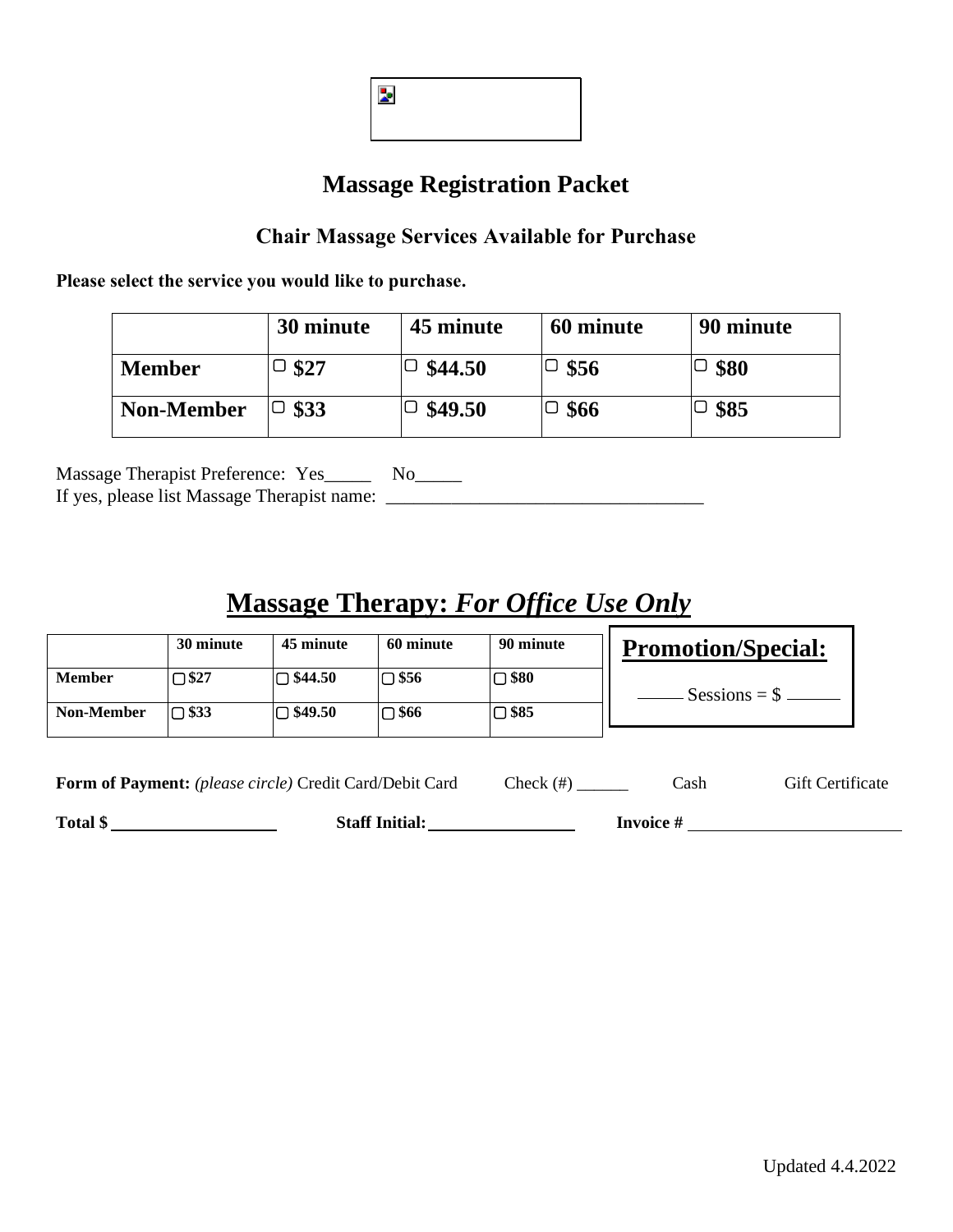### **Massage Etiquette**

In order to help make your massage therapy experience a positive one, we ask that you observe the following etiquette. Please take a moment to read through the following information and initial where appropriate.

#### **General Information (please initial):**

\_\_\_\_\_ Therapists cannot accept session payments; please pay for sessions at the SRC front desk.

\_\_\_\_\_ Massage Sessions: once a session has been purchased and all forms are completed, massage session will be scheduled.

\_\_\_\_\_ Late Policy: You are responsible for being on time for your appointment. Your massage therapist is only required to wait 10 minutes. If your session begins late it will only last until the end of the time that the session was scheduled.

\_\_\_\_\_ Cancellation Policy: Clients must notify the administrative office at least 24 hours in advance to reschedule an appointment. Failure to do so will result in forfeiture of the session. There will be NO REFUNDS and NO EXCEPTIONS. Your massage therapist is also responsible for giving 24 hour notice if he/she needs to cancel or re-schedule.

**Example 1** Remaining sessions: All sessions must be used by the end of the fiscal year (Sept.  $1<sup>st</sup> - Aug. 31<sup>st</sup>$ ). After the administrative office attempts to contact the client to schedule remaining sessions three consecutive times without a response from the client, all remaining sessions will be considered null and void. At this point the client will no longer be able to access these sessions (regardless of how many are left).

You are required to purchase sessions before you schedule or use them. If you have used all of your sessions and want to continue to utilize the chair massage service, you must purchase more sessions.

\_\_\_\_\_ There are NO REFUNDS for sessions purchased.

If you feel a massage therapist or other Fitness and Wellness staff does not provide a sufficient level of customer service, please contact the Fitness & Wellness office at (936) 468-5835.

#### **Pre-Session Information:**

- \_\_\_\_\_ Wear comfortable clothing (i.e. shorts, t-shirt and athletic shoes).
- \_\_\_\_\_ Drink plenty of fluids 24 hours before and after the session to ensure normal hydration and promote optimum benefits from the massage.
- \_\_\_\_\_ If you workout prior to a session, please shower and cool down before your appointment time.
- \_\_\_\_\_ Avoid tobacco, alcohol and caffeine at least 3 hours before your session.
- \_\_\_\_\_ Inform your therapist of any changes in your medical condition, any medicines and/or supplements you are taking.

### **Session and Post-Session Information:**

\_\_\_\_\_ Massage sessions will not be performed if any of the following medical conditions are present: under the influence of alcohol or any drugs that promote or inhibit pain sensations, high fever, flu, cold like symptoms, contagious infectious diseases of the skin (such as

 poison ivy, rashes, open sores, hepatitis or pink eye). Other medical conditions may require physician's clearance before massage session.

\_\_\_\_\_ Full professionalism respect and attention are paid to all clientele confidentiality, boundaries and individual needs.

\_\_\_\_\_ Any illicit or sexually suggestive remarks or advances made will result in immediate termination of the session.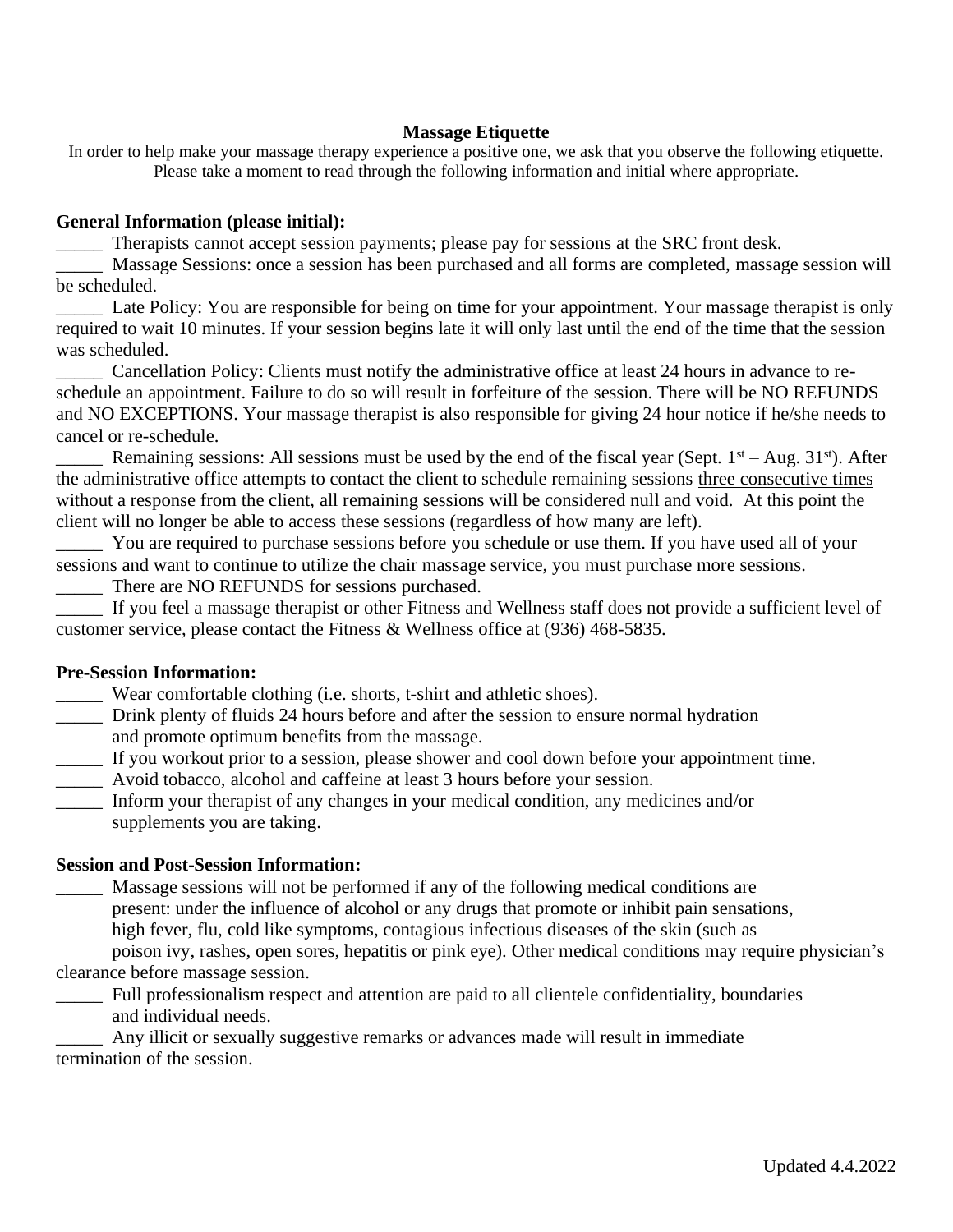To assist us with annual reports on program demographics, the following information is useful to the department but is not a requirement for participation in the personal training program.

*Please circle the appropriate answer:*

| <b>Student</b>     | Freshman       | Sophomore Junior Senior Graduate                                  |                                                                                        |           |
|--------------------|----------------|-------------------------------------------------------------------|----------------------------------------------------------------------------------------|-----------|
| $\sim$ OR $\sim$   |                |                                                                   |                                                                                        |           |
|                    |                | <b>Membership</b> Staff Faculty SFA Alumni Post Baccalaureate     |                                                                                        | Dependent |
| Male<br><b>Sex</b> | Female X       |                                                                   |                                                                                        |           |
|                    |                | Age $17 & \text{Under}$ 18-20 21-24 25-30 31-40 41+               |                                                                                        |           |
| Residence          | Residence Hall | Nacogdoches                                                       | Other                                                                                  |           |
| <b>Ethnicity</b>   | White          | American Indian or Alaskan Native<br>Hispanic or Mexican American | Asian or Pacific Islander<br><b>Black or African American</b><br>Other, please specify |           |
|                    |                | How did you hear about our Massage Therapy Services?              |                                                                                        |           |

Website Friend Rec Center Social Media Other: Chemical Media Other:

# **Please indicate times you are available to work with a massage therapist:**

| Day       | <b>Time</b> |
|-----------|-------------|
| Monday    |             |
| Tuesday   |             |
| Wednesday |             |
| Thursday  |             |
| Friday    |             |
| Saturday  |             |
| Sunday    |             |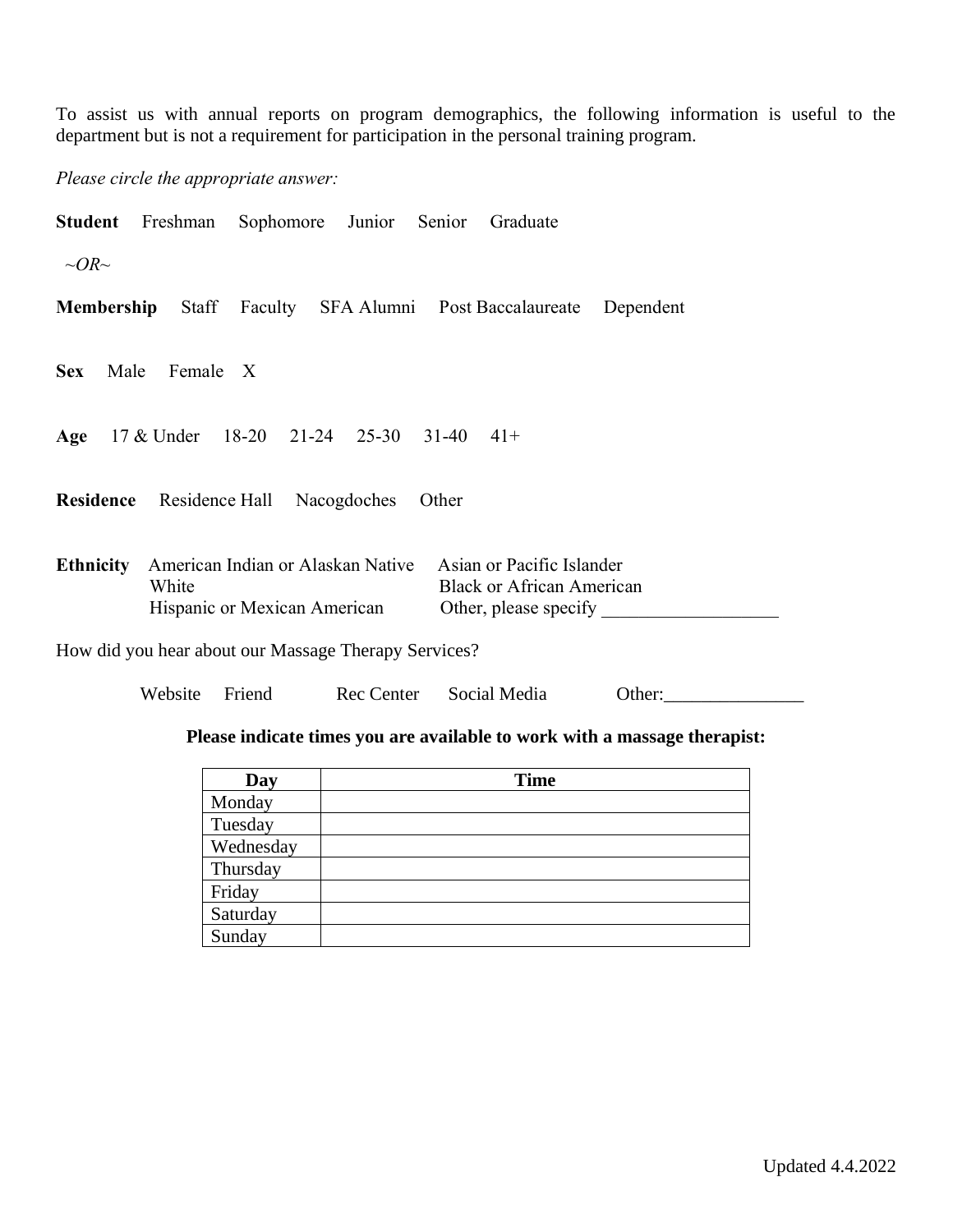# **Massage Treatment Form**

| <b>Massage experience</b>       |                                                                                   |  |  |
|---------------------------------|-----------------------------------------------------------------------------------|--|--|
|                                 | Have you ever had a professional massage: $\Box$ Yes $\Box$ No                    |  |  |
|                                 |                                                                                   |  |  |
|                                 |                                                                                   |  |  |
|                                 |                                                                                   |  |  |
| <b>Current health</b>           |                                                                                   |  |  |
|                                 |                                                                                   |  |  |
|                                 |                                                                                   |  |  |
|                                 | Do you exercise regularly and/or participate in any sports? $Y \ N$               |  |  |
|                                 |                                                                                   |  |  |
|                                 | Do you perform any repetitive movement in your work, sports or hobby? Y N         |  |  |
|                                 | If yes, describe $\overline{\phantom{a}}$                                         |  |  |
|                                 | Do you sit for long hours at a workstation, computer or driving? Y N              |  |  |
|                                 | If yes, describe $\overline{\phantom{a}}$                                         |  |  |
|                                 | Do you experience stress in your work, family, or other aspects of your life? Y N |  |  |
|                                 | If yes, describe $\_\_$                                                           |  |  |
|                                 | Are you experiencing tension, stiffness, discomfort or pain? Y N                  |  |  |
|                                 | If yes, describe $\overline{\phantom{a}}$                                         |  |  |
|                                 | Have you recently had an injury, surgery, or areas of inflammation? Y N           |  |  |
|                                 |                                                                                   |  |  |
| Do you have sensitive skin? Y N |                                                                                   |  |  |
|                                 | Do you have any allergies to oils, lotions or ointments? Y N                      |  |  |
|                                 |                                                                                   |  |  |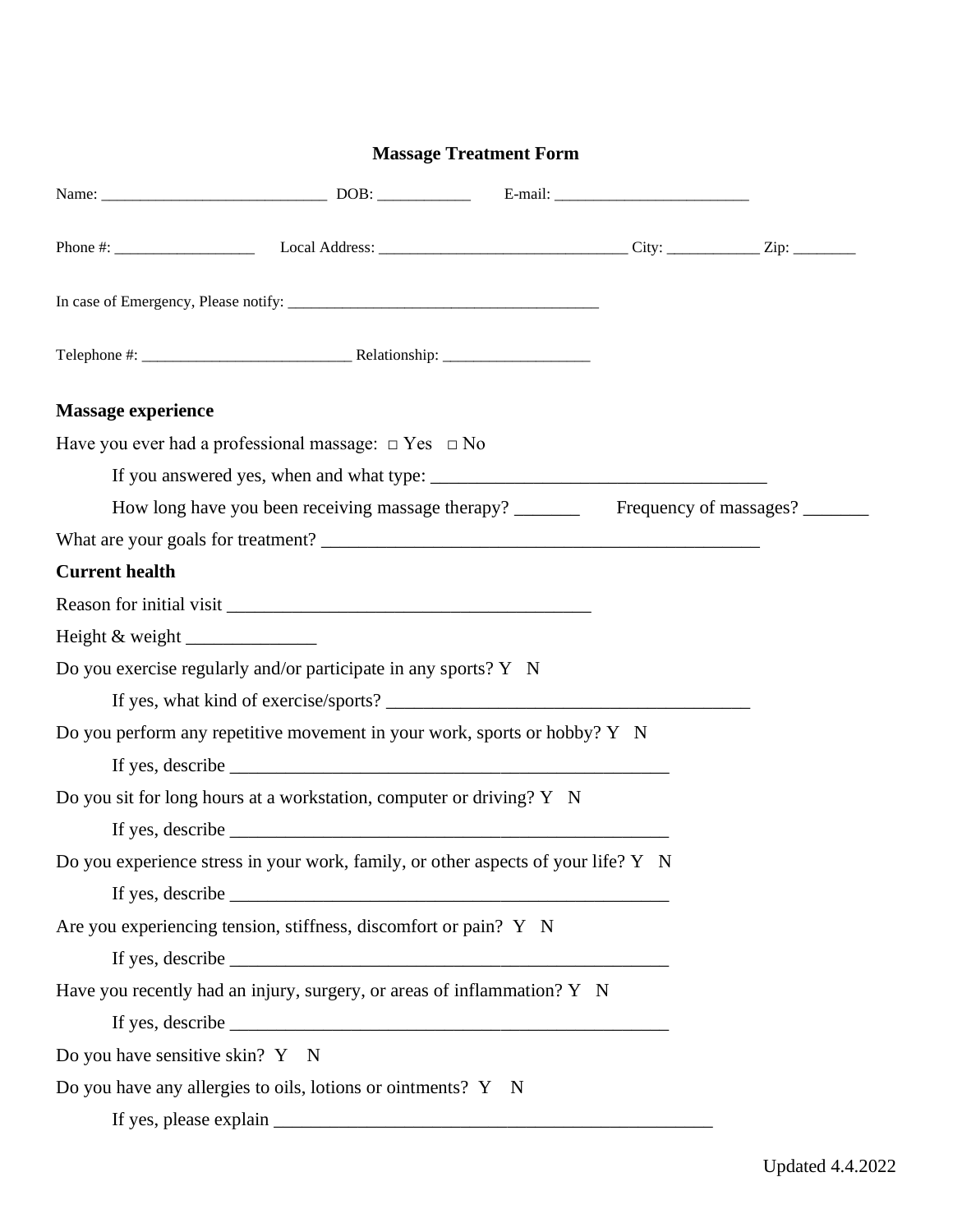List any medications you are currently taking

List any known allergies

#### **Health History**

#### **Musculoskeletal**

Bone or joint disease \_\_\_\_ Tendonitis/Bursitis \_\_\_\_ Arthritis/Gout \_\_\_\_ Jaw Pain (TMJ) \_\_\_\_ Lupus  $\_\_$ Spinal Problems \_\_\_\_ Migraines/Headaches \_\_\_\_ Osteoporosis \_\_\_\_

#### **Circulatory**

Heart Condition \_\_\_\_ Phlebitis/Varicose Veins \_\_\_\_ Blood Clots \_\_\_\_ High/Low Blood Pressure \_\_\_\_ Lymphedema Thrombosis/Embolism \_\_\_\_

#### **Respiratory**

Breathing Difficulty/Asthma \_\_\_\_ Emphysema \_\_\_\_ Allergies, specify:

\_\_\_\_\_\_\_\_\_\_\_\_\_\_\_\_\_\_\_\_\_\_\_\_\_\_\_\_\_\_ \_\_\_\_\_\_\_\_\_\_\_\_\_\_\_\_\_\_\_\_\_\_\_\_\_\_\_\_\_\_

#### Sinus Problems \_\_\_\_

#### **Nervous System**

Shingles \_\_\_\_ Numbness/Tingling \_\_\_\_ Pinched Nerve \_\_\_\_\_\_ Chronic Pain Paralysis \_\_\_\_\_\_\_ Multiple Sclerosis \_\_\_\_ Parkinson's disease

Any other medical condition(s) not listed:

**Reproductive** 

Pregnant, stage Ovarian/Menstrual Problems \_\_\_\_ Prostate \_\_\_\_\_\_\_\_

\_\_\_\_\_\_\_\_\_\_\_\_\_\_\_\_\_\_\_\_\_\_\_\_\_\_\_\_\_\_

**Skin**  Allergies, specify:

\_\_\_\_\_\_\_\_\_\_\_\_\_\_\_\_\_\_\_\_\_\_\_\_\_\_\_\_\_\_ Rashes  $\overline{a}$ Cosmetic Surgery \_\_\_\_ Athlete's Foot \_\_\_\_ Herpes/Cold Sores \_\_\_\_

#### **Digestive**

Irritable Bowel Syndrome \_\_\_\_ Bladder/Kidney Ailment \_\_\_\_ Colitis \_\_\_\_ Crohn's Disease \_\_\_\_ Ulcers \_\_\_\_

**Psychological**  Anxiety/Stress Syndrome \_\_\_\_ Depression \_\_\_\_\_\_

**Other**  Cancer/Tumors \_\_\_\_ Diabetes Drug/Alcohol/Tobacco Use \_\_\_\_ Contact Lenses \_\_\_\_ Dentures \_\_\_\_\_\_ Hearing Aids \_\_\_\_\_\_

Please explain any of the conditions that you have marked above:

The massage therapist will be using a combination of techniques during the treatment. The client will be appropriately draped to their comfort level so that modesty is protected at all times. The client or therapist at any time has the right to terminate the session. The therapist practices massage therapy as defined by Texas State Law. Massage Therapy is not a substitute for medical examination therefore, the therapist does not diagnose or prescribe. If your stated conditions change, please alert us so that we

\_\_\_\_\_\_\_\_\_\_\_\_\_\_\_\_\_\_\_\_\_\_\_\_\_\_\_\_\_\_\_\_\_\_\_\_\_\_\_\_\_\_\_\_\_\_\_\_\_\_\_\_\_\_\_\_\_\_\_\_\_\_\_\_\_\_\_\_\_\_\_\_\_\_\_\_\_\_

\_\_\_\_\_\_\_\_\_\_\_\_\_\_\_\_\_\_\_\_\_\_\_\_\_\_\_\_\_\_\_\_\_\_\_\_\_\_\_\_\_\_\_\_\_\_\_\_\_\_\_\_\_\_\_\_\_\_\_\_\_\_\_\_\_\_\_\_\_\_\_\_\_\_\_\_\_\_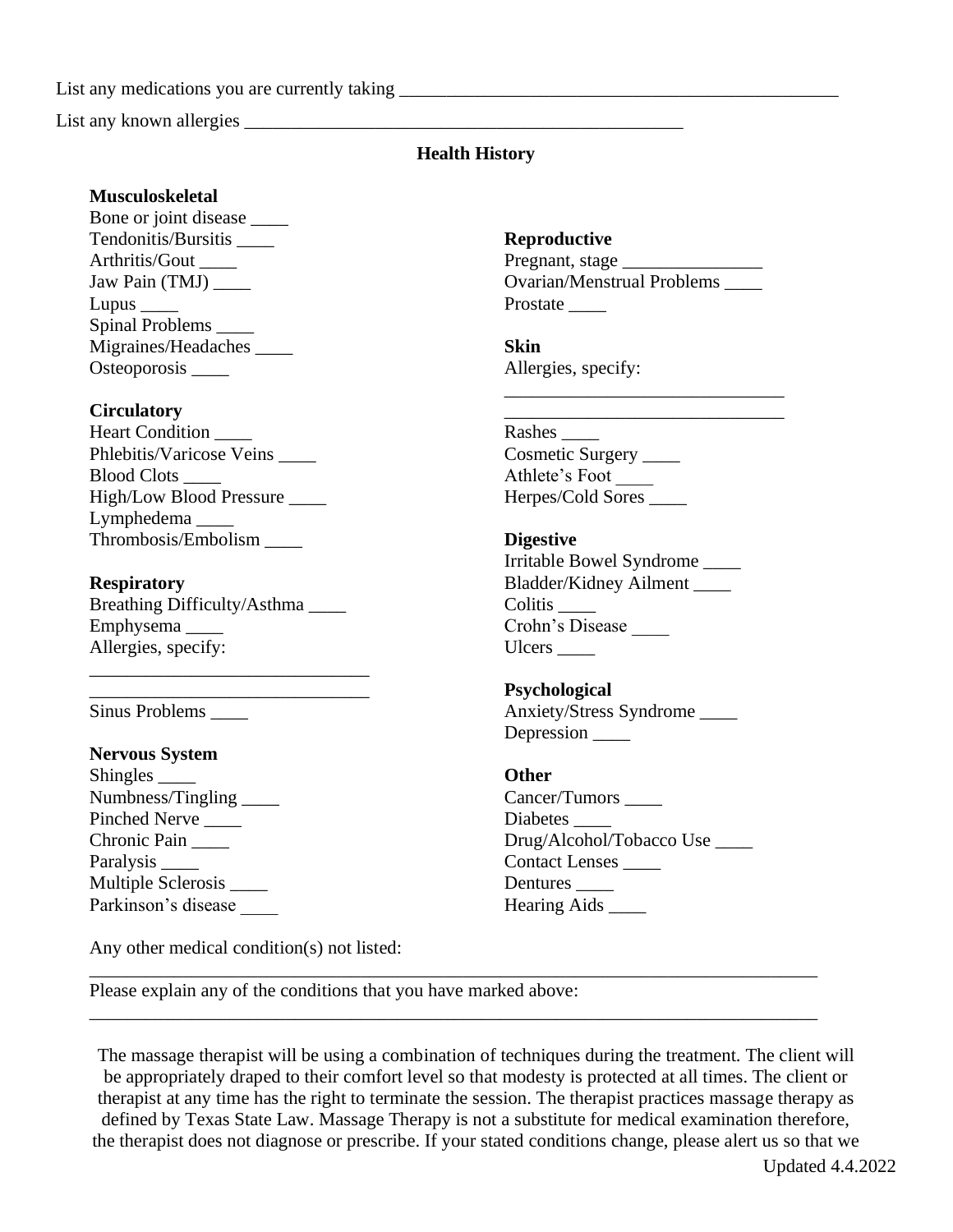can update your file. Minors must have a legal guardian fill out and sign this form. I hereby certify that this information is true to the best of my knowledge. I understand that the massage therapist cannot be responsible for conditions that I do not disclose.

Client Signature (or Legal Guardian): \_\_\_\_\_\_\_\_\_\_\_\_\_\_\_\_\_\_\_\_\_\_\_\_\_ Date: \_\_\_\_\_\_\_\_\_\_\_\_\_\_\_

## **Please identify current problem areas in your body by drawing appropriate symbols on the diagrams below.**